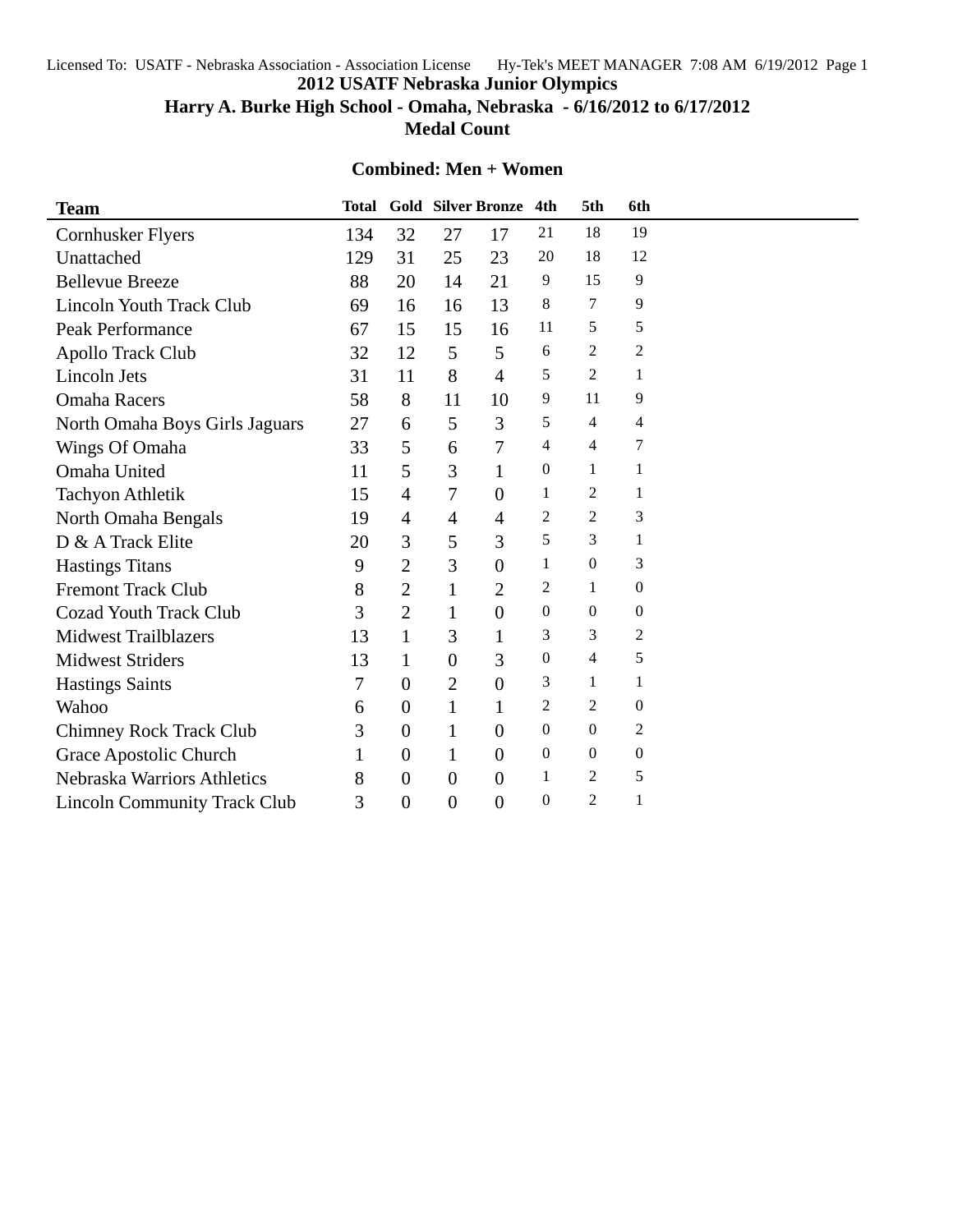Licensed To: USATF - Nebraska Association - Association License Hy-Tek's MEET MANAGER 7:08 AM 6/19/2012 Page 2

**2012 USATF Nebraska Junior Olympics**

**Harry A. Burke High School - Omaha, Nebraska - 6/16/2012 to 6/17/2012**

**Medal Count**

## **Men**

| <b>Team</b>                         | <b>Total</b>   |                |                | <b>Gold Silver Bronze</b> | 4th              | 5th              | 6th              |  |
|-------------------------------------|----------------|----------------|----------------|---------------------------|------------------|------------------|------------------|--|
| Unattached                          | 70             | 19             | 15             | 12                        | 8                | 11               | 5                |  |
| <b>Bellevue Breeze</b>              | 50             | 15             | 8              | 11                        | 6                | 7                | 3                |  |
| Peak Performance                    | 38             | 12             | 7              | 10                        | 7                | $\overline{2}$   | $\boldsymbol{0}$ |  |
| Cornhusker Flyers                   | 61             | 11             | 11             | 10                        | 12               | 8                | 9                |  |
| <b>Lincoln Jets</b>                 | 20             | 8              | 6              | 3                         | 2                | $\mathbf{0}$     | 1                |  |
| <b>Lincoln Youth Track Club</b>     | 28             | 6              | 8              | 5                         | $\overline{2}$   | 3                | 4                |  |
| D & A Track Elite                   | 19             | 3              | 5              | 3                         | 4                | 3                | 1                |  |
| Wings Of Omaha                      | 16             | 3              | $\overline{2}$ | $\overline{2}$            | 1                | 3                | 5                |  |
| <b>Omaha Racers</b>                 | 33             | $\overline{2}$ | 5              | 6                         | 6                | 8                | 6                |  |
| <b>Tachyon Athletik</b>             | 11             | $\overline{2}$ | 5              | $\Omega$                  | 1                | 2                | 1                |  |
| North Omaha Boys Girls Jaguars      | 13             | $\overline{2}$ | 3              | 1                         | 2                | 1                | 4                |  |
| Fremont Track Club                  | 7              | $\overline{2}$ | 1              | 1                         | $\overline{c}$   | 1                | $\boldsymbol{0}$ |  |
| Omaha United                        | $\overline{4}$ | $\mathbf{1}$   | 2              | 1                         | $\boldsymbol{0}$ | $\overline{0}$   | $\overline{0}$   |  |
| North Omaha Bengals                 | 10             | $\mathbf{1}$   | $\mathbf{1}$   | $\overline{4}$            | $\mathbf{0}$     | 1                | 3                |  |
| Apollo Track Club                   | 7              | 1              | 1              | $\overline{2}$            | 1                | 1                | 1                |  |
| <b>Hastings Titans</b>              | 6              | $\theta$       | 3              | $\overline{0}$            | 1                | $\boldsymbol{0}$ | 2                |  |
| Chimney Rock Track Club             | 3              | $\mathbf{0}$   | 1              | $\theta$                  | $\mathbf{0}$     | $\theta$         | $\overline{2}$   |  |
| <b>Midwest Trailblazers</b>         | 7              | $\overline{0}$ | 1              | $\overline{0}$            | 3                | $\overline{c}$   | 1                |  |
| <b>Lincoln Community Track Club</b> | 1              | $\overline{0}$ | $\theta$       | $\Omega$                  | $\boldsymbol{0}$ | 1                | $\boldsymbol{0}$ |  |
| Nebraska Warriors Athletics         | 8              | $\theta$       | $\theta$       | $\theta$                  | 1                | 2                | 5                |  |
| <b>Midwest Striders</b>             | 3              | $\theta$       | $\theta$       | $\overline{0}$            | $\Omega$         | 1                | $\overline{2}$   |  |
| <b>Hastings Saints</b>              | 2              | $\overline{0}$ | $\overline{0}$ | $\Omega$                  | 2                | $\theta$         | $\boldsymbol{0}$ |  |
| Wahoo                               | 1              | $\overline{0}$ | 0              | $\overline{0}$            | $\boldsymbol{0}$ | 1                | $\boldsymbol{0}$ |  |